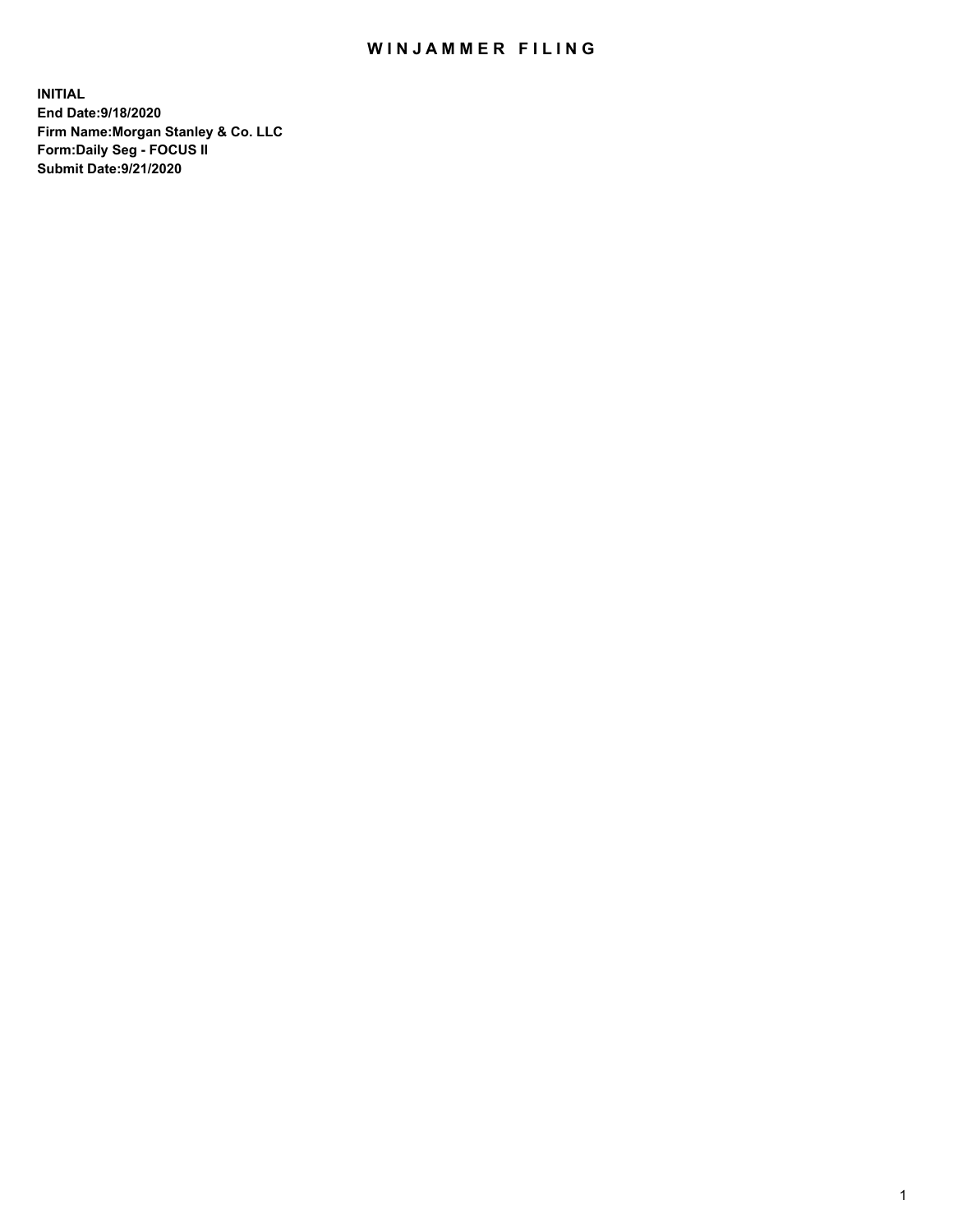**INITIAL End Date:9/18/2020 Firm Name:Morgan Stanley & Co. LLC Form:Daily Seg - FOCUS II Submit Date:9/21/2020 Daily Segregation - Cover Page**

| Name of Company                                                                                                                                                                                                                                                                                                                | Morgan Stanley & Co. LLC                                |
|--------------------------------------------------------------------------------------------------------------------------------------------------------------------------------------------------------------------------------------------------------------------------------------------------------------------------------|---------------------------------------------------------|
| <b>Contact Name</b>                                                                                                                                                                                                                                                                                                            | <b>Ikram Shah</b>                                       |
| <b>Contact Phone Number</b>                                                                                                                                                                                                                                                                                                    | 212-276-0963                                            |
| <b>Contact Email Address</b>                                                                                                                                                                                                                                                                                                   | Ikram.shah@morganstanley.com                            |
| FCM's Customer Segregated Funds Residual Interest Target (choose one):<br>a. Minimum dollar amount: ; or<br>b. Minimum percentage of customer segregated funds required:%; or<br>c. Dollar amount range between: and; or<br>d. Percentage range of customer segregated funds required between: % and %.                        | 235,000,000<br><u>0</u><br>00<br>0 Q                    |
| FCM's Customer Secured Amount Funds Residual Interest Target (choose one):<br>a. Minimum dollar amount: ; or<br>b. Minimum percentage of customer secured funds required:%; or<br>c. Dollar amount range between: and; or<br>d. Percentage range of customer secured funds required between:% and%.                            | 140,000,000<br><u>0</u><br><u>0 0</u><br>0 <sub>0</sub> |
| FCM's Cleared Swaps Customer Collateral Residual Interest Target (choose one):<br>a. Minimum dollar amount: ; or<br>b. Minimum percentage of cleared swaps customer collateral required:% ; or<br>c. Dollar amount range between: and; or<br>d. Percentage range of cleared swaps customer collateral required between:% and%. | 92,000,000<br><u>0</u><br><u>00</u><br>00               |

Attach supporting documents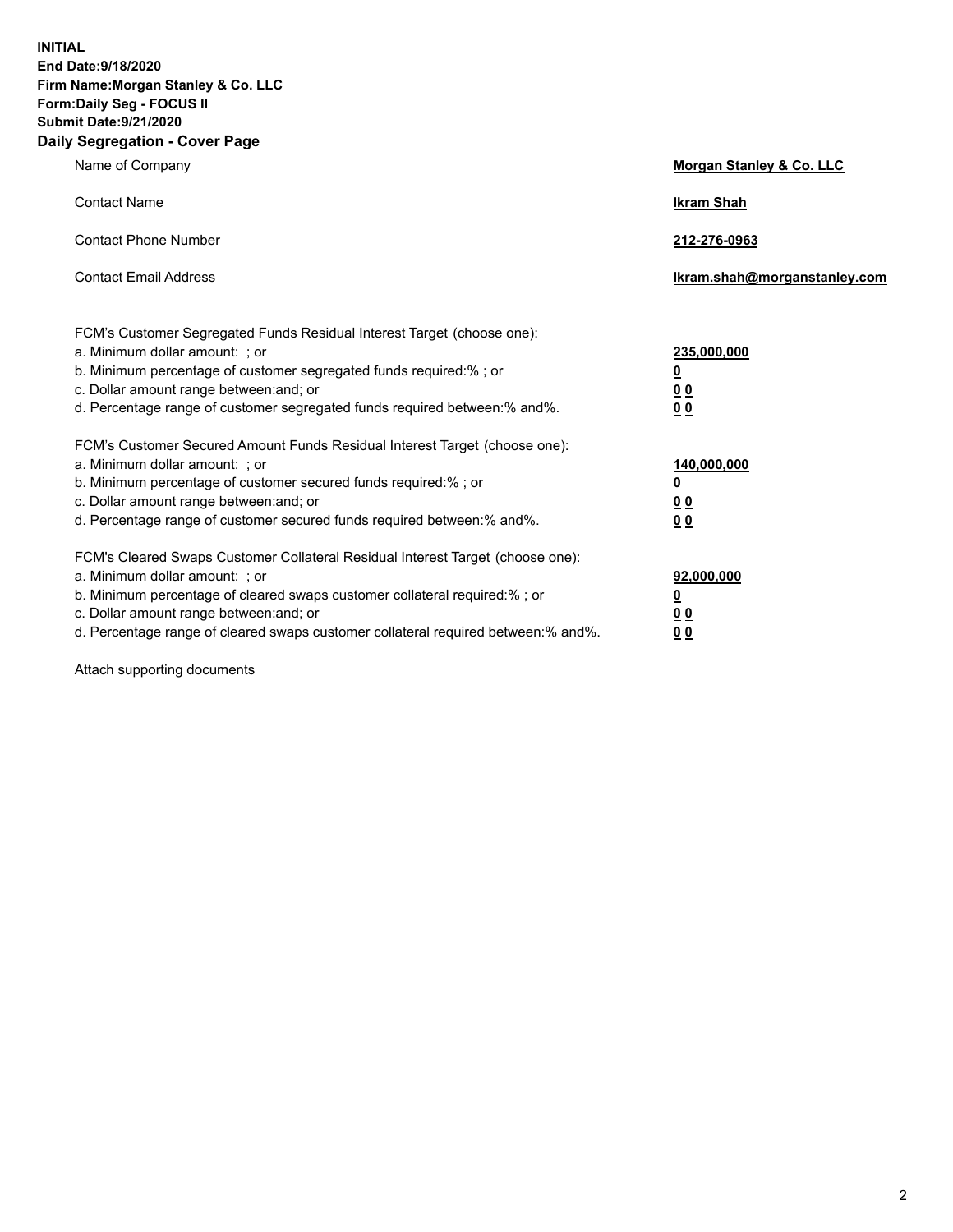## **INITIAL End Date:9/18/2020 Firm Name:Morgan Stanley & Co. LLC Form:Daily Seg - FOCUS II Submit Date:9/21/2020**

## **Daily Segregation - Secured Amounts**

|     | Foreign Futures and Foreign Options Secured Amounts                                                          |                                   |
|-----|--------------------------------------------------------------------------------------------------------------|-----------------------------------|
|     | Amount required to be set aside pursuant to law, rule or regulation of a foreign                             | $0$ [7305]                        |
|     | government or a rule of a self-regulatory organization authorized thereunder                                 |                                   |
| 1.  | Net ledger balance - Foreign Futures and Foreign Option Trading - All Customers                              |                                   |
|     | A. Cash                                                                                                      | 4,430,769,845 [7315]              |
|     | B. Securities (at market)                                                                                    | 2,867,657,780 [7317]              |
| 2.  | Net unrealized profit (loss) in open futures contracts traded on a foreign board of trade                    | 279,734,873 [7325]                |
| 3.  | Exchange traded options                                                                                      |                                   |
|     | a. Market value of open option contracts purchased on a foreign board of trade                               | 13,592,015 [7335]                 |
|     | b. Market value of open contracts granted (sold) on a foreign board of trade                                 | -19,090,210 [7337]                |
| 4.  | Net equity (deficit) (add lines 1.2. and 3.)                                                                 | 7,572,664,303 [7345]              |
| 5.  | Account liquidating to a deficit and account with a debit balances - gross amount                            | 46,177,284 [7351]                 |
|     | Less: amount offset by customer owned securities                                                             | -45,766,560 [7352] 410,724 [7354] |
| 6.  |                                                                                                              |                                   |
|     | Amount required to be set aside as the secured amount - Net Liquidating Equity<br>Method (add lines 4 and 5) | 7,573,075,027 [7355]              |
| 7.  | Greater of amount required to be set aside pursuant to foreign jurisdiction (above) or line                  | 7,573,075,027 [7360]              |
|     | 6.                                                                                                           |                                   |
|     | FUNDS DEPOSITED IN SEPARATE REGULATION 30.7 ACCOUNTS                                                         |                                   |
| 1.  | Cash in banks                                                                                                |                                   |
|     | A. Banks located in the United States                                                                        | 622,683,160 [7500]                |
|     | B. Other banks qualified under Regulation 30.7                                                               | 591,439,868 [7520] 1,214,123,028  |
|     |                                                                                                              | [7530]                            |
| 2.  | <b>Securities</b>                                                                                            |                                   |
|     | A. In safekeeping with banks located in the United States                                                    | 626,089,831 [7540]                |
|     | B. In safekeeping with other banks qualified under Regulation 30.7                                           | 0 [7560] 626,089,831 [7570]       |
| 3.  | Equities with registered futures commission merchants                                                        |                                   |
|     | A. Cash                                                                                                      | 26,724,335 [7580]                 |
|     | <b>B.</b> Securities                                                                                         | $0$ [7590]                        |
|     | C. Unrealized gain (loss) on open futures contracts                                                          | 275,168 [7600]                    |
|     | D. Value of long option contracts                                                                            | $0$ [7610]                        |
|     | E. Value of short option contracts                                                                           | 0 [7615] 26,999,503 [7620]        |
| 4.  | Amounts held by clearing organizations of foreign boards of trade                                            |                                   |
|     | A. Cash                                                                                                      | $0$ [7640]                        |
|     | <b>B.</b> Securities                                                                                         | $0$ [7650]                        |
|     | C. Amount due to (from) clearing organization - daily variation                                              | $0$ [7660]                        |
|     | D. Value of long option contracts                                                                            | $0$ [7670]                        |
|     | E. Value of short option contracts                                                                           | $0$ [7675] 0 [7680]               |
| 5.  | Amounts held by members of foreign boards of trade                                                           |                                   |
|     | A. Cash                                                                                                      | 3,405,307,031 [7700]              |
|     | <b>B.</b> Securities                                                                                         | 2,241,567,949 [7710]              |
|     | C. Unrealized gain (loss) on open futures contracts                                                          | 279,459,705 [7720]                |
|     | D. Value of long option contracts                                                                            | 13,592,015 [7730]                 |
|     | E. Value of short option contracts                                                                           | -19,090,210 [7735] 5,920,836,490  |
|     |                                                                                                              | $[7740]$                          |
| 6.  | Amounts with other depositories designated by a foreign board of trade                                       |                                   |
| 7.  | Segregated funds on hand                                                                                     | $0$ [7760]                        |
| 8.  |                                                                                                              | $0$ [7765]                        |
| 9.  | Total funds in separate section 30.7 accounts                                                                | 7,788,048,852 [7770]              |
|     | Excess (deficiency) Set Aside for Secured Amount (subtract line 7 Secured Statement<br>Page 1 from Line 8)   | 214,973,825 [7380]                |
| 1 N | Management Target Amount for Excess funds in separate section 30.7 accounts                                  | 140.000.000.177801                |

10. Management Target Amount for Excess funds in separate section 30.7 accounts **140,000,000** [7780] 11. Excess (deficiency) funds in separate 30.7 accounts over (under) Management Target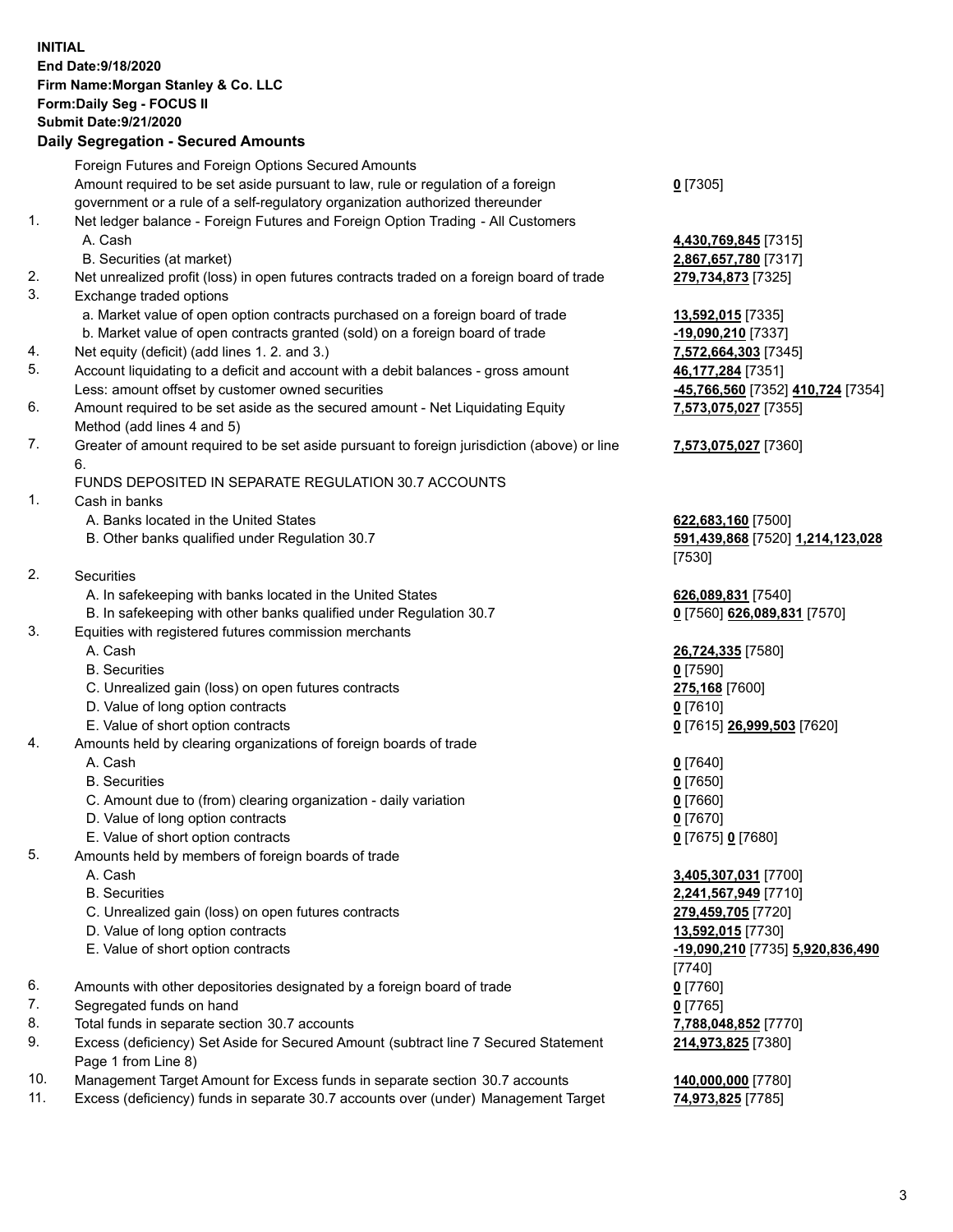|                | <b>INITIAL</b>                                                                             |                                    |
|----------------|--------------------------------------------------------------------------------------------|------------------------------------|
|                | End Date: 9/18/2020                                                                        |                                    |
|                | Firm Name: Morgan Stanley & Co. LLC                                                        |                                    |
|                | Form: Daily Seg - FOCUS II                                                                 |                                    |
|                | <b>Submit Date: 9/21/2020</b>                                                              |                                    |
|                | Daily Segregation - Segregation Statement                                                  |                                    |
|                | SEGREGATION REQUIREMENTS(Section 4d(2) of the CEAct)                                       |                                    |
| 1 <sub>1</sub> | Net ledger balance                                                                         |                                    |
|                | A. Cash                                                                                    | 16,089,895,798 [7010]              |
|                | B. Securities (at market)                                                                  | 8,786,699,608 [7020]               |
| 2.             | Net unrealized profit (loss) in open futures contracts traded on a contract market         | 704,782,681 [7030]                 |
| 3.             | Exchange traded options                                                                    |                                    |
|                | A. Add market value of open option contracts purchased on a contract market                | 454,292,469 [7032]                 |
|                | B. Deduct market value of open option contracts granted (sold) on a contract market        | -378,447,107 [7033]                |
| 4.             | Net equity (deficit) (add lines 1, 2 and 3)                                                | 25,657,223,449 [7040]              |
| 5.             | Accounts liquidating to a deficit and accounts with                                        |                                    |
|                | debit balances - gross amount                                                              | 325,267,430 [7045]                 |
|                | Less: amount offset by customer securities                                                 | -324,590,978 [7047] 676,452 [7050] |
| 6.             | Amount required to be segregated (add lines 4 and 5)                                       | 25,657,899,901 [7060]              |
|                | FUNDS IN SEGREGATED ACCOUNTS                                                               |                                    |
| 7.             | Deposited in segregated funds bank accounts                                                |                                    |
|                | A. Cash                                                                                    | 4,241,641,165 [7070]               |
|                | B. Securities representing investments of customers' funds (at market)                     | $0$ [7080]                         |
|                | C. Securities held for particular customers or option customers in lieu of cash (at        | 1,050,235,806 [7090]               |
|                | market)                                                                                    |                                    |
| 8.             | Margins on deposit with derivatives clearing organizations of contract markets             |                                    |
|                | A. Cash                                                                                    | 13,094,949,228 [7100]              |
|                | B. Securities representing investments of customers' funds (at market)                     | $0$ [7110]                         |
|                | C. Securities held for particular customers or option customers in lieu of cash (at        | 7,736,463,802 [7120]               |
| 9.             | market)<br>Net settlement from (to) derivatives clearing organizations of contract markets |                                    |
| 10.            | Exchange traded options                                                                    | -163,946,153 [7130]                |
|                | A. Value of open long option contracts                                                     | 454,292,469 [7132]                 |
|                | B. Value of open short option contracts                                                    | -378,447,107 [7133]                |
| 11.            | Net equities with other FCMs                                                               |                                    |
|                | A. Net liquidating equity                                                                  | 8,912,916 [7140]                   |
|                | B. Securities representing investments of customers' funds (at market)                     | $0$ [7160]                         |
|                | C. Securities held for particular customers or option customers in lieu of cash (at        | $0$ [7170]                         |
|                | market)                                                                                    |                                    |
| 12.            | Segregated funds on hand                                                                   | $0$ [7150]                         |
| 13.            | Total amount in segregation (add lines 7 through 12)                                       | 26,044,102,126 [7180]              |
| 14.            | Excess (deficiency) funds in segregation (subtract line 6 from line 13)                    | 386,202,225 [7190]                 |
| 15.            | Management Target Amount for Excess funds in segregation                                   | 235,000,000 [7194]                 |
| 16.            | Excess (deficiency) funds in segregation over (under) Management Target Amount             | 151,202,225 [7198]                 |

16. Excess (deficiency) funds in segregation over (under) Management Target Amount Excess